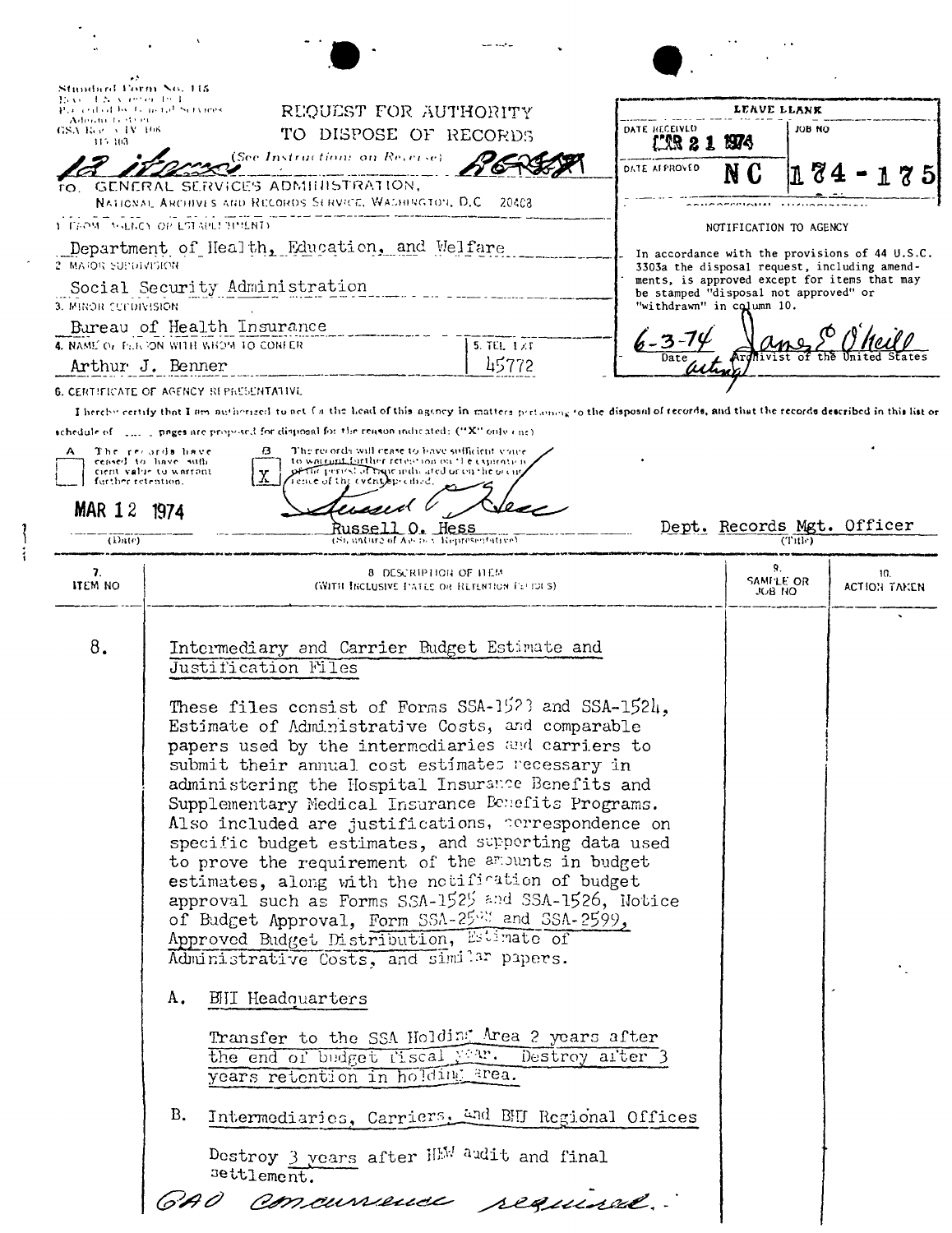## REOUEST FOR AUTHORITY TO DISPOSE OF RECORDS-Continuation Sheet

 $\ddot{\phantom{a}}$ 

b No.

 $\ddot{\phantom{a}}$ 

Page\_

\_pages

 $of$ <sub> $-$ </sub>

| 7.<br>ITEM NO. | 8. DESCRIPTION OF ITEM<br>(WITH INCLUSIVE DATES OR RETENTION PERIODS)                                                                                                                                                                                                                                                                                                                                                        | 9.<br><b>SAMPLE OR</b><br>ON 8OL | 10.<br><b>ACTION TAKEN</b> |
|----------------|------------------------------------------------------------------------------------------------------------------------------------------------------------------------------------------------------------------------------------------------------------------------------------------------------------------------------------------------------------------------------------------------------------------------------|----------------------------------|----------------------------|
| 9.             | Intermediary and Carrier Interim Expenditure Report<br>Files                                                                                                                                                                                                                                                                                                                                                                 |                                  |                            |
|                | These are quarterly reports of expenditures made by<br>the intermediaries and carriers since the beginning of<br>the Federal fiscal year and submitted to the Social<br>Security Administration on Forms SSA-1527 and SSA-<br>1528, Interim Expenditure Reports with supplemental<br>schedules or their equivalents.                                                                                                         |                                  |                            |
|                | <b>BHI</b> Headquarters<br>A.                                                                                                                                                                                                                                                                                                                                                                                                |                                  |                            |
|                | Destroy after 7 years.                                                                                                                                                                                                                                                                                                                                                                                                       |                                  |                            |
|                | Intermediaries, Carriers, and BHI Regional<br>B.<br>Offices                                                                                                                                                                                                                                                                                                                                                                  |                                  |                            |
|                | Destroy 3 years after HEW audit and final<br>settlement.                                                                                                                                                                                                                                                                                                                                                                     |                                  |                            |
| 10.            | Intermediary and Carrier Final Administrative Cost<br>Proposal and Audit Files                                                                                                                                                                                                                                                                                                                                               |                                  |                            |
|                | These files are used as a basis for final settlement<br>of allowable costs and consist of Forms SSA-1615 and<br>SSA-1616, Final Administrative Cost Proposals, or<br>their equivalents; and DHEW or GAO audit reports of<br>intermediary and carrier administrative costs and<br>benefit payments. Included are other papers and<br>related correspondence supporting the amount of<br>requested and approved reimbursement. |                                  |                            |
|                | All Offices                                                                                                                                                                                                                                                                                                                                                                                                                  |                                  |                            |
|                | Destroy 3 years after HEW audit and final settlement.                                                                                                                                                                                                                                                                                                                                                                        |                                  |                            |
| 12.            | Intermediary and Carrier Payment Vouchers and<br>Transmittal Files                                                                                                                                                                                                                                                                                                                                                           |                                  |                            |
|                | The files consist of Standard Form 218, Payment<br>Voucher on Letter of Credit, and similar documents<br>prepared by the intermediaries and carriers to obtain<br>Federal Funds from selected commercial banks for<br>expenses incurred in administering the Health<br>Insurance Benefits and Supplementary Medical Insurance                                                                                                |                                  |                            |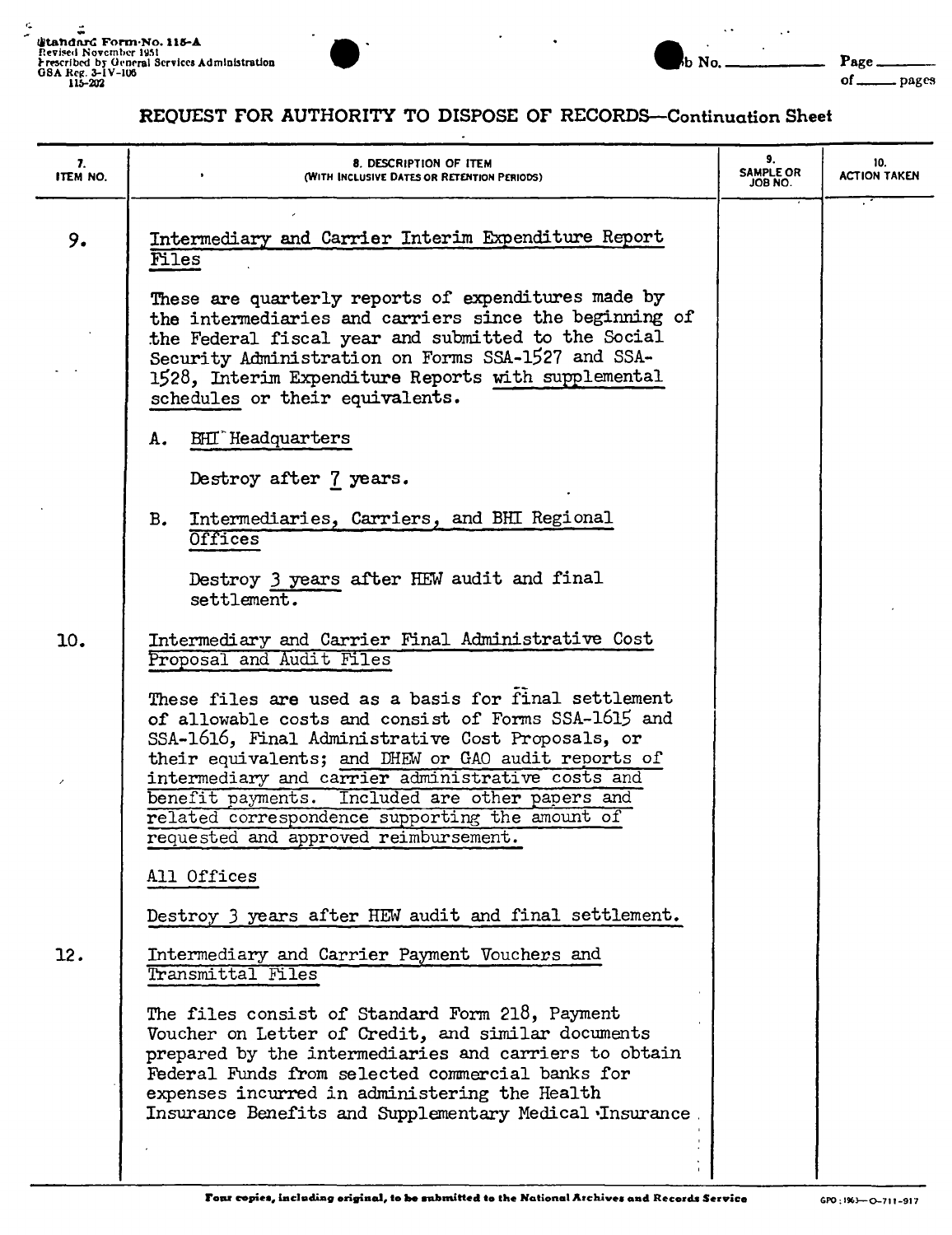$\epsilon$ 



## $\ddot{\phantom{a}}$  .  $\Box$  .  $\ddot{\phantom{a}}$  $No.$

Page\_  $of$ <sub>---</sub> \_pages

## REQUEST FOR AUTHORITY TO DISPOSE OF RECORDS-Continuation Sheet

| 7.<br>ITEM NO. | 8. DESCRIPTION OF ITEM<br>(WITH INCLUSIVE DATES OR RETENTION PERIODS)                                                                                                                                                                                                                                                                                          | 9.<br><b>SAMPLE OR</b><br>JOB NO. | 10.<br><b>ACTION TAKEN</b> |
|----------------|----------------------------------------------------------------------------------------------------------------------------------------------------------------------------------------------------------------------------------------------------------------------------------------------------------------------------------------------------------------|-----------------------------------|----------------------------|
|                | Benefits Programs. Also included is SSA-1521, Payment<br>Voucher on Letter of Credit Transmittal, a transmittal<br>that forwards copies of payment vouchers to the Social<br>Security Administration and shows the purpose for which<br>funds were drawn, i.e., hospital insurance benefits,<br>administrative costs, and total amount of payment<br>vouchers. |                                   | .                          |
|                | <b>BHI</b> Headquarters<br>А.                                                                                                                                                                                                                                                                                                                                  |                                   |                            |
|                | Destroy after 18 months.                                                                                                                                                                                                                                                                                                                                       |                                   |                            |
|                | Intermediaries, Carriers, and BHI Regional Offices<br>в.                                                                                                                                                                                                                                                                                                       |                                   |                            |
|                | Destroy after HEW audit and final settlement.                                                                                                                                                                                                                                                                                                                  |                                   |                            |
| 13.            | Intermediary and Carrier Monthly Financial Report<br>Files                                                                                                                                                                                                                                                                                                     |                                   |                            |
|                | These are reports submitted monthly by the intermedis<br>aries and carriers to provide SSA with the basic data<br>to reconcile its accounts with those maintained by<br>intermediaries and carriers and consist of Form SSA-<br>1522, Monthly Intermediary Financial Report and<br>attachments.                                                                |                                   |                            |
|                | All Offices                                                                                                                                                                                                                                                                                                                                                    |                                   |                            |
|                | Destroy after HEW audit and final settlement.                                                                                                                                                                                                                                                                                                                  |                                   |                            |
| 25.            | Intermediary and Carrier Closing Agreements                                                                                                                                                                                                                                                                                                                    |                                   |                            |
|                | These files contain the accepted final settlement for<br>all intermediary and carrier costs of administration<br>and consist of the Closing Agreement, Appendix, and<br>Schedules of Balances due the Intermediary, Carrier or<br>Secretary.                                                                                                                   |                                   |                            |
|                | <b>BHI</b> Headquarters<br>А.                                                                                                                                                                                                                                                                                                                                  |                                   |                            |
|                | Transfer to the FRC 3 years after HEW audit and<br>final settlement, Retain indefinitely in the FRC.<br>uce Record Group 217.                                                                                                                                                                                                                                  |                                   |                            |
|                | Change made with approvel of                                                                                                                                                                                                                                                                                                                                   |                                   |                            |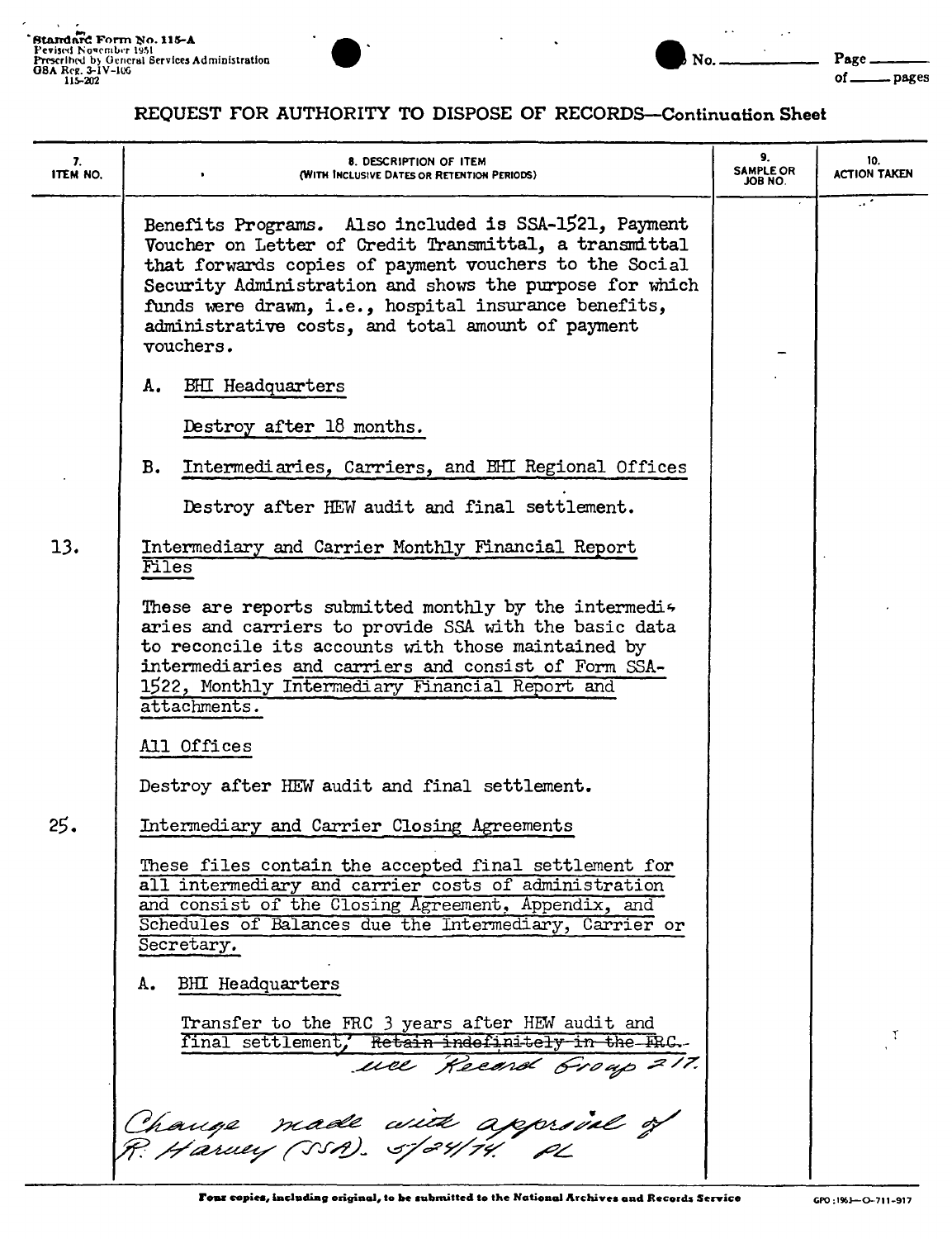Sticedurd Porm No. 115-A<br>Reveal No. 2011<br>2011<br>Tres de Sticedurd Namibitation<br>GS-R is 2013<br>202

 $\sim$ 

 $J_0$ <sub>b</sub> No.  $\pm$   $\pm$   $\pm$ 

Page  $\ldots\ldots\ldots\ldots$ of 2.22 pages

## REQUEST FOR AUTHORITY TO DISPOSE OF RECORDS-Continuation Sheet

T,

| $\prime$<br><b>HEM NO</b> | - в осстанной се нем<br><b>(WHITE INCLUSIVE PARK YOU BE HIMTOR PHILING)</b>                                                                                                                                                                                                                                                                                            | $\gamma$<br>SAMPLE OR<br>JOB NO. | ហ<br>ACTION TAKEN. |
|---------------------------|------------------------------------------------------------------------------------------------------------------------------------------------------------------------------------------------------------------------------------------------------------------------------------------------------------------------------------------------------------------------|----------------------------------|--------------------|
|                           | Intermediaries, Carriers, and BHI Regional Offices<br>B.<br>Destroy 3 years after HEW audit and final<br>settlement.                                                                                                                                                                                                                                                   |                                  |                    |
| 40.                       | Intermediary and Carrier Plan of Expenditure Report<br>These files consist of Forms SSA-2582 and SSA-2583,<br>Plan of Expenditure, submitted on Hoverber 15 and                                                                                                                                                                                                        |                                  |                    |
|                           | February 15 by the intermediaries and carriers to<br>provide SSA with the basic data to maivze budget<br>allotment status when compared to actual accrued and<br>anticipated expenditures.                                                                                                                                                                             |                                  |                    |
|                           | All Offices<br>Destroy 3 months after end of fiscal year.                                                                                                                                                                                                                                                                                                              |                                  |                    |
| 41.                       | Intermediary and Carrier Monthly Cumulative Cost<br>Report                                                                                                                                                                                                                                                                                                             |                                  |                    |
|                           | These forms consist of Forms SSA-2581 and SSA-2585,<br>Monthly Cost Report-Cumulative. The reports, with the exception of September, December, Farch and June, are<br>submitted monthly by the intermediances and carriers<br>to supplement the detailed ouarterly reports thereby<br>providing SSA with productivity and cost data on a<br>12 month cumulative basis. |                                  |                    |
|                           | All Offices                                                                                                                                                                                                                                                                                                                                                            |                                  |                    |
|                           | Destroy 3 months after end of fight year.                                                                                                                                                                                                                                                                                                                              |                                  |                    |
|                           |                                                                                                                                                                                                                                                                                                                                                                        |                                  |                    |
|                           |                                                                                                                                                                                                                                                                                                                                                                        |                                  |                    |
|                           |                                                                                                                                                                                                                                                                                                                                                                        |                                  |                    |
|                           |                                                                                                                                                                                                                                                                                                                                                                        |                                  |                    |
|                           |                                                                                                                                                                                                                                                                                                                                                                        |                                  |                    |

a della contra della contra-

 $\mathbf{r}$ 

 $\overline{1}$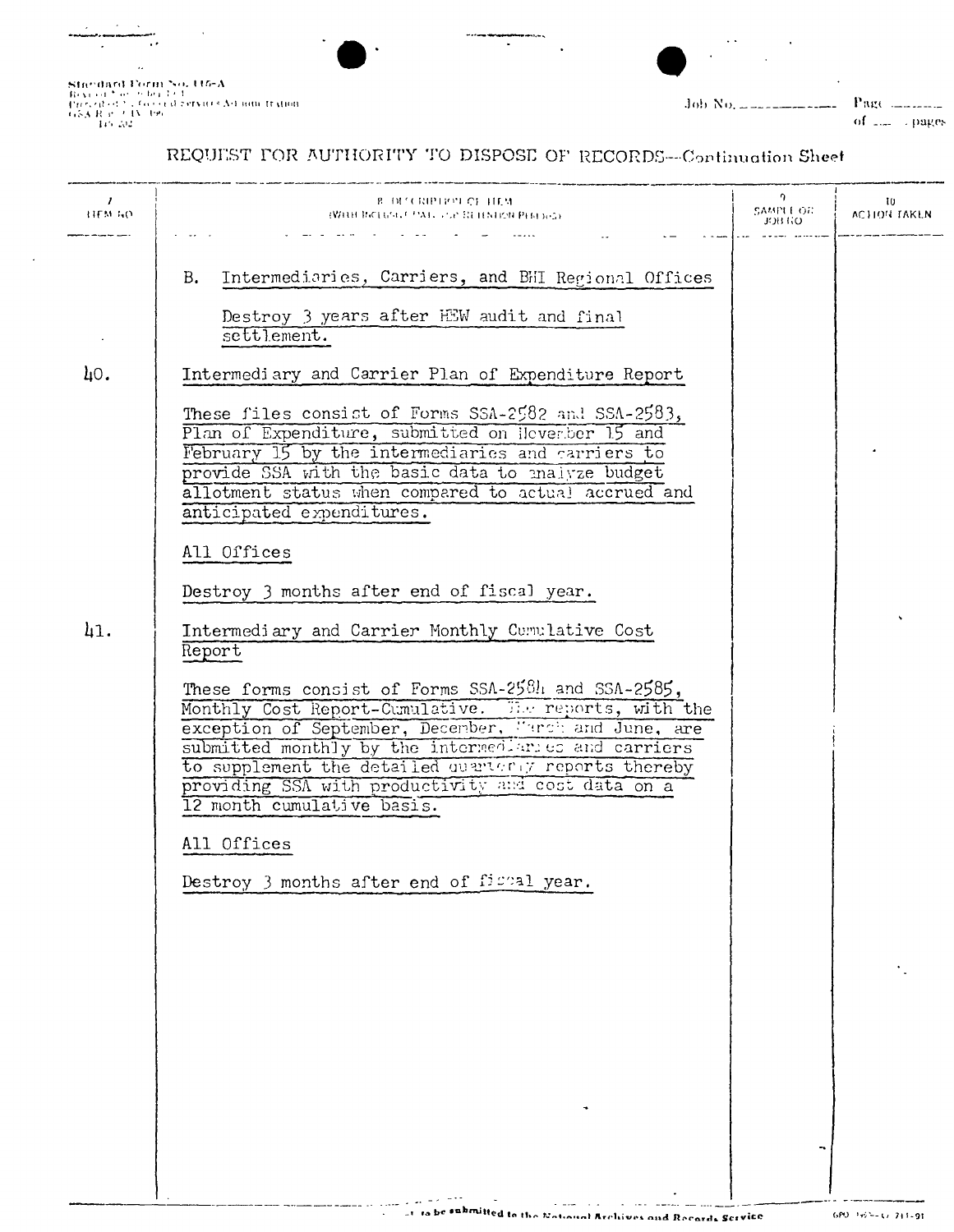|                |                | <b>Conu</b>                                                                                             |                           |                            |
|----------------|----------------|---------------------------------------------------------------------------------------------------------|---------------------------|----------------------------|
|                |                | FOR AUTHORITY TO DISPOSE OF RECORDS-Continuation Sheet                                                  |                           |                            |
| 7.<br>ITEM NO. |                | 8. DESCRIPTION OF ITEM<br>(WITH INCLUSIVE DATES OR RETENTION PERIODS)                                   | 9.<br>SAMPLE OR<br>ON BOL | 10.<br><b>ACTION TAKEN</b> |
|                |                | (ANO PR                                                                                                 |                           |                            |
|                |                | Intermediary and Carrier Budget Estimate and                                                            |                           |                            |
|                | 8.             | Justification Files                                                                                     |                           |                            |
|                |                | These files consist of Forms SSA-1523 and 1524,                                                         |                           |                            |
|                |                | Estimate of Administrative Costs, and comparable                                                        |                           | なわれくら てんこうて                |
|                |                | papers used by the intermediaries and carriers to                                                       |                           | المستقط                    |
|                |                | submit their annual cost estimate necessary in                                                          |                           |                            |
|                |                | administering the hospotal insurance benefits and                                                       |                           |                            |
|                |                | supplementary medical insurance benefits programs.                                                      |                           |                            |
|                |                | Also included are justifications, correspondence on                                                     |                           |                            |
|                |                | specific budget estimates, and supporting data used<br>to prove the requirement of the amount in budget |                           |                            |
|                |                | estimates along with notification of budget approval                                                    |                           |                            |
|                |                | such as Forms SSA-1525 and 1526, Notice of Budget                                                       |                           |                            |
|                |                | Approval, Estimate of Administrative Costs, and                                                         |                           |                            |
|                |                | similar papers.                                                                                         |                           |                            |
|                |                |                                                                                                         |                           |                            |
|                | 2.             | Intermediaries, Carriers, and SSA Regional Offices<br>Destroy after HEW audit and final settlement.     |                           | DISPOSAL APPROVE           |
|                | ნ.             | SSA Headquarters Official File Copies                                                                   |                           |                            |
|                |                | Transfer to Federal Records Center 3 years after                                                        |                           | DISPOSAL NOT               |
|                |                | completion of audit or settlement process.<br>Retain                                                    |                           | <b>APPROVED</b>            |
|                |                | indefinitely in Federal Records Center.                                                                 |                           |                            |
|                |                |                                                                                                         |                           |                            |
|                |                |                                                                                                         |                           |                            |
|                | 9.             | Intermediary and Carrier Interim Expenditure Report                                                     |                           |                            |
|                |                | Files<br>finite from the<br>These are quarterly reports containing expenditures                         |                           |                            |
|                |                | made by the intermediaries and carriers since the                                                       |                           |                            |
|                |                | beginning of the Federal fiscal year and submitted                                                      |                           |                            |
|                |                | to the Social Security Administration on Forms SSA-1527                                                 |                           |                            |
|                |                | and SSA-1528, Interim Expenditure Report, or their                                                      |                           |                            |
|                |                | equivalent.                                                                                             |                           |                            |
|                | $\mathbf{c}$ . | Intermediaries, Carriers, and SSA Regional Offices                                                      |                           |                            |
|                |                | Destroy after HEW audit and final settlement.                                                           |                           | DISPOSAL APPROVED          |
|                |                |                                                                                                         |                           |                            |
|                | ŀ.             | SSA Headquarters Official File Copies<br>Destroy after 5 years.                                         |                           | Disposal approven          |
|                |                |                                                                                                         |                           |                            |
|                | 10.            | Intermediary and Carrier Final Administrative Cost                                                      |                           |                            |
|                |                | Proposal Files                                                                                          |                           |                            |
|                |                | These files are used as a basis for final settlement                                                    |                           | 医异常感染病                     |
|                |                | of allowable costs and consist of Forms SSA-1615 and                                                    |                           |                            |
|                |                | 1616, Final Administrative Cost Proposal, and their                                                     |                           |                            |
|                |                | equivalent together with other supporting papers                                                        |                           |                            |
|                |                | necessary to justify and support the amount of reim-                                                    |                           |                            |
|                |                | bursement requested.                                                                                    |                           |                            |

 $\sqrt{2}$ 

 $\begin{array}{c} \end{array}$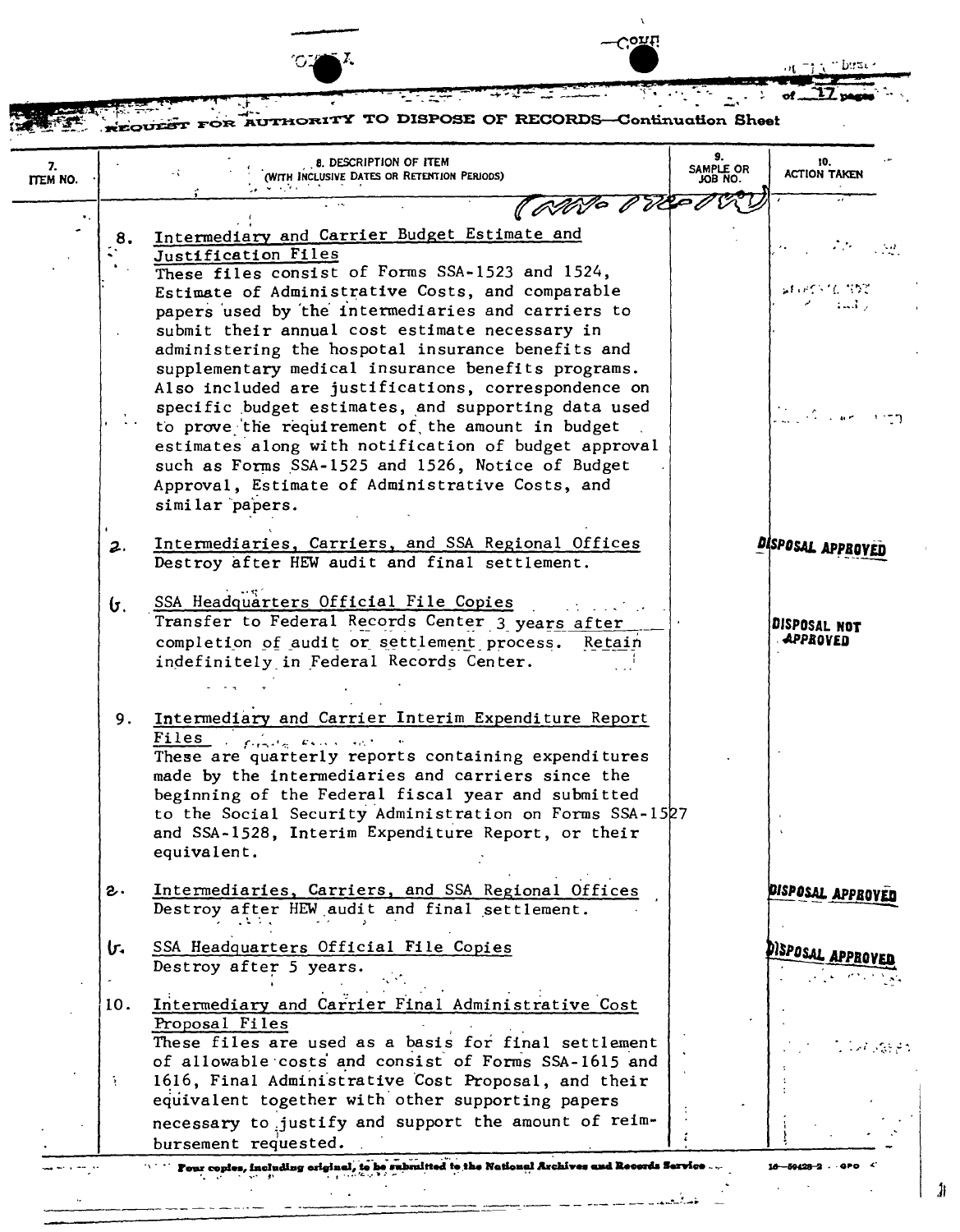

ω

 $\mathcal{A}$ 

Eregov

OUEST FOR AUTHORITY TO DISPOSE OF RECORDS-Continuation Sheet

|         | 8. DESCRIPTION OF ITEM                                                                                                                                                                                                                                                                                                                                                                                               | 9.                   | 10.                                                 |
|---------|----------------------------------------------------------------------------------------------------------------------------------------------------------------------------------------------------------------------------------------------------------------------------------------------------------------------------------------------------------------------------------------------------------------------|----------------------|-----------------------------------------------------|
| TEM NO. | (WITH INCLUSIVE DATES OR RETENTION PERIODS)                                                                                                                                                                                                                                                                                                                                                                          | SAMPLE OR<br>JOB NO. | <b>ACTION TAKEN</b>                                 |
|         |                                                                                                                                                                                                                                                                                                                                                                                                                      |                      | $\mathcal{F}(\mathcal{A})=\mathcal{A}(\mathcal{A})$ |
|         |                                                                                                                                                                                                                                                                                                                                                                                                                      |                      |                                                     |
|         | Intermediaries and Carriers (a) benefit rites<br>2.                                                                                                                                                                                                                                                                                                                                                                  |                      | PISPOSAL APPROVED                                   |
|         | Destroy after HEW audit and final settlement.<br>us With I would differ to real the                                                                                                                                                                                                                                                                                                                                  |                      |                                                     |
| $\sim$  |                                                                                                                                                                                                                                                                                                                                                                                                                      |                      | DISPOSAL NOT                                        |
|         | SSA Headquarters Official File Copies in the last is.<br>ŀ.                                                                                                                                                                                                                                                                                                                                                          |                      | $APPBOYED \nearrow$                                 |
|         | Transfer to Federal Records Center 3 years after<br>÷.,                                                                                                                                                                                                                                                                                                                                                              |                      |                                                     |
|         | audit or settlement process. Retain indefinitely in<br>Federal Records Center.                                                                                                                                                                                                                                                                                                                                       |                      | 一、 高速的 化氯化碳医氯化物                                     |
|         |                                                                                                                                                                                                                                                                                                                                                                                                                      |                      |                                                     |
|         | <u> 1991 - Marien Alexandri, Alfred al India (o. 199</u>                                                                                                                                                                                                                                                                                                                                                             |                      | $\mathcal{L}$ , we give $\mathcal{L} \rightarrow$   |
|         | Intermediary and Carrier Letter of Credit Files<br>11.                                                                                                                                                                                                                                                                                                                                                               |                      |                                                     |
|         | These are authorizations to a Federal Reserve Bank                                                                                                                                                                                                                                                                                                                                                                   |                      | PISPOSAL APPRO                                      |
|         | to pay funds to designated intermediaries and carriers                                                                                                                                                                                                                                                                                                                                                               |                      |                                                     |
|         | on behalf of the Social Security Administration upon                                                                                                                                                                                                                                                                                                                                                                 |                      |                                                     |
|         | presentation of payment vouchers to a commercial bank                                                                                                                                                                                                                                                                                                                                                                |                      |                                                     |
|         | for collection through the Federal Reserve System and                                                                                                                                                                                                                                                                                                                                                                |                      |                                                     |
|         | consist of Standard Form 1193, Letter of Credit or                                                                                                                                                                                                                                                                                                                                                                   |                      |                                                     |
|         | its equivalent and amending letters.                                                                                                                                                                                                                                                                                                                                                                                 |                      |                                                     |
|         | $\mathscr{C}_{\mathcal{A}}$ , where $\mathscr{C}_{\mathcal{A}}$                                                                                                                                                                                                                                                                                                                                                      |                      |                                                     |
|         | All Copies                                                                                                                                                                                                                                                                                                                                                                                                           |                      |                                                     |
|         | Destroy 3 years after the year in which cancelled.                                                                                                                                                                                                                                                                                                                                                                   |                      |                                                     |
|         |                                                                                                                                                                                                                                                                                                                                                                                                                      |                      |                                                     |
|         | 12.<br>Intermediary and Carrier Payment Vouchers and                                                                                                                                                                                                                                                                                                                                                                 |                      |                                                     |
|         | Transmittal Files                                                                                                                                                                                                                                                                                                                                                                                                    |                      |                                                     |
|         | These files consist of Standard Form 218, Payment                                                                                                                                                                                                                                                                                                                                                                    |                      |                                                     |
|         | Voucher'on Letter of Credit, and similar documents<br>prepared by the intermediaries and carriers to obtain                                                                                                                                                                                                                                                                                                          |                      |                                                     |
|         | Federal funds from selected commercial banks for                                                                                                                                                                                                                                                                                                                                                                     |                      |                                                     |
|         | expenses incurred in administering the health insurance                                                                                                                                                                                                                                                                                                                                                              |                      |                                                     |
|         | benefits and supplementary medical lnsurance benefits                                                                                                                                                                                                                                                                                                                                                                |                      |                                                     |
|         | programs. Also included is Standard Form 1521, Pay-                                                                                                                                                                                                                                                                                                                                                                  |                      |                                                     |
|         | ment Voucher on Letter of Credit, transmittal that                                                                                                                                                                                                                                                                                                                                                                   |                      |                                                     |
|         | forwards copies of payment vouchers to the Social                                                                                                                                                                                                                                                                                                                                                                    |                      |                                                     |
|         | Security Administration and shows the purpose for                                                                                                                                                                                                                                                                                                                                                                    |                      |                                                     |
|         | which funds were drawn, i.e., Hospital Insurance                                                                                                                                                                                                                                                                                                                                                                     |                      |                                                     |
|         | Benefits, Supplementary Medical Insurance Benefits,                                                                                                                                                                                                                                                                                                                                                                  |                      |                                                     |
|         | Administrative Costs, and total amount of payment<br>vouchers. $\mathbb{R}^n$ is the $\mathbb{R}^n$ contract $\mathbb{R}^n$                                                                                                                                                                                                                                                                                          |                      |                                                     |
|         | $\label{eq:1} \mathcal{L}^{\mathcal{A}}(\mathbf{x}^{\mathcal{A}}\otimes\mathbf{v}^{\mathcal{B}}\otimes\mathcal{L}^{\mathcal{A}}(\mathbb{R}^{d},\mathcal{H}^{\mathcal{A}}))\otimes\mathcal{L}^{\mathcal{A}}(\mathbb{R}^{d},\mathbb{R}^{d},\mathbb{R}^{d},\mathbb{R}^{d},\mathbb{R}^{d},\mathbb{R}^{d},\mathbb{R}^{d})$<br>$\mathcal{A}^{\mathcal{A}}$ and $\mathcal{A}^{\mathcal{A}}$ and $\mathcal{A}^{\mathcal{A}}$ |                      |                                                     |
|         | Intermediaries and Carriers and Carriers                                                                                                                                                                                                                                                                                                                                                                             |                      |                                                     |
|         | $\mathbf{a}$ .<br>Destroy after HEW audit and final settlement:                                                                                                                                                                                                                                                                                                                                                      |                      | LUSPOSAL APPROVED                                   |
|         | $\mathcal{L}(\omega)$ , and $\mathcal{L}(\omega)$ is a subset of the set of the set of $\omega$                                                                                                                                                                                                                                                                                                                      |                      |                                                     |
|         | SSA Headquarters Official File Copies<br><u>い</u>                                                                                                                                                                                                                                                                                                                                                                    |                      |                                                     |
|         | Transfer to Federal Records Center after 3 years.                                                                                                                                                                                                                                                                                                                                                                    |                      | DISPOSAL APPROVED                                   |
|         | Destroy after 7 years retention in Federal Records                                                                                                                                                                                                                                                                                                                                                                   |                      |                                                     |
|         | Center.                                                                                                                                                                                                                                                                                                                                                                                                              |                      |                                                     |
|         | a cala de Galerico de la contra de Grande Serbergo                                                                                                                                                                                                                                                                                                                                                                   |                      | 忙い                                                  |
|         | ) (Group at College 25 to 2011)                                                                                                                                                                                                                                                                                                                                                                                      |                      |                                                     |
|         |                                                                                                                                                                                                                                                                                                                                                                                                                      |                      |                                                     |

Four copies, including original, to be submitted to the National Archives and Recerds Service

 $\Delta$ 

16-59428-2 **SPO**